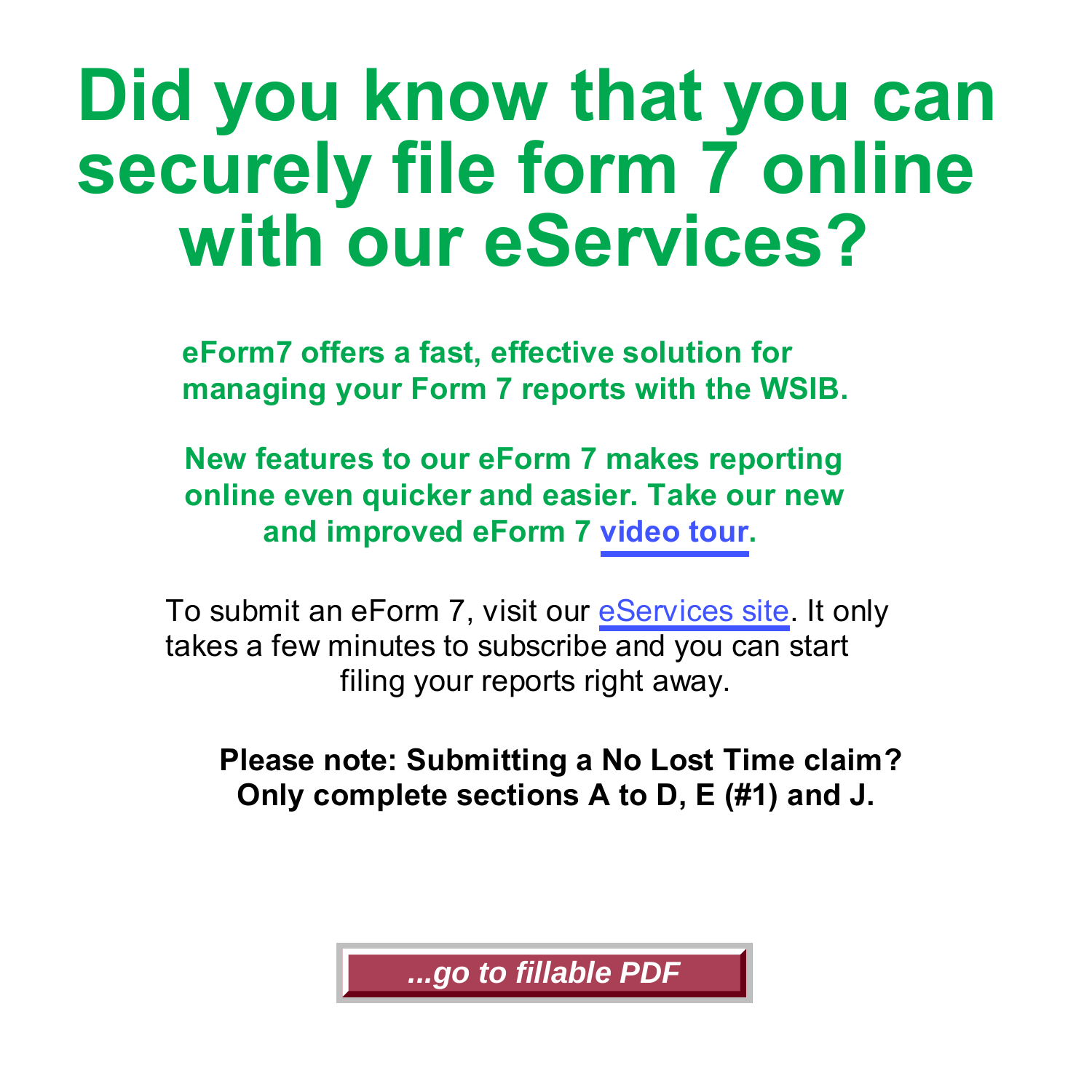|                                                                                                                                                                                                                                                                                                                                                                                                                                                                                                                  |                        |           | <b>Please PRINT in black ink</b>                     | OR 1-888-313-7373 |                                 |                                 |                           |                                 |                                                                |                          | <b>Claim Number</b>             |           |                               |                               |
|------------------------------------------------------------------------------------------------------------------------------------------------------------------------------------------------------------------------------------------------------------------------------------------------------------------------------------------------------------------------------------------------------------------------------------------------------------------------------------------------------------------|------------------------|-----------|------------------------------------------------------|-------------------|---------------------------------|---------------------------------|---------------------------|---------------------------------|----------------------------------------------------------------|--------------------------|---------------------------------|-----------|-------------------------------|-------------------------------|
| <b>A. Worker Information</b>                                                                                                                                                                                                                                                                                                                                                                                                                                                                                     |                        |           |                                                      |                   |                                 |                                 |                           |                                 |                                                                |                          |                                 |           |                               |                               |
| Job Title/Occupation (at the time of accident/illness - do not use abbreviations)<br>Start >                                                                                                                                                                                                                                                                                                                                                                                                                     |                        |           |                                                      |                   |                                 |                                 | while working for you     | Length of time in this position |                                                                |                          | <b>Social Insurance Number</b>  |           |                               |                               |
| Please check <b>if</b> this worker is a:                                                                                                                                                                                                                                                                                                                                                                                                                                                                         |                        | executive |                                                      | elected official  |                                 | owner                           |                           |                                 | spouse or relative of the employer                             |                          |                                 |           |                               |                               |
|                                                                                                                                                                                                                                                                                                                                                                                                                                                                                                                  |                        |           |                                                      |                   |                                 |                                 |                           |                                 | Is the worker covered by a<br>Union/Collective Agreement?      |                          | <b>Worker Reference Number</b>  |           |                               |                               |
| Last Name                                                                                                                                                                                                                                                                                                                                                                                                                                                                                                        |                        |           | First Name                                           |                   |                                 |                                 |                           |                                 | $yes \mid \cdot \mid no$                                       |                          |                                 |           |                               |                               |
| Address (number, street, apt., suite, unit)                                                                                                                                                                                                                                                                                                                                                                                                                                                                      |                        |           |                                                      |                   |                                 |                                 |                           | English<br><b>Other</b>         | Worker's preferred language<br>$\vert$ French                  |                          | Date of<br><b>Birth</b>         | dd        | mm                            | yу                            |
| City/Town                                                                                                                                                                                                                                                                                                                                                                                                                                                                                                        |                        |           | Province                                             |                   | Postal Code                     |                                 |                           |                                 |                                                                |                          | <b>Telephone</b>                |           |                               |                               |
|                                                                                                                                                                                                                                                                                                                                                                                                                                                                                                                  |                        |           |                                                      |                   |                                 |                                 |                           | Sex                             | l M                                                            | F                        | Date of<br>Hire                 | dd        | mm                            | yу                            |
| <b>B. Employer Information</b>                                                                                                                                                                                                                                                                                                                                                                                                                                                                                   |                        |           |                                                      |                   |                                 |                                 |                           |                                 |                                                                |                          |                                 |           |                               | Fold here for<br>#10 envelope |
| Trade and Legal Name (if different provide both)                                                                                                                                                                                                                                                                                                                                                                                                                                                                 |                        |           |                                                      |                   |                                 |                                 | Check<br>one:             | Firm                            | OR -<br><b>Number</b>                                          | Account<br><b>Number</b> | <b>Provide Number</b>           |           |                               |                               |
| <b>Mailing Address</b>                                                                                                                                                                                                                                                                                                                                                                                                                                                                                           |                        |           |                                                      |                   |                                 |                                 |                           | <b>Rate Group Number</b>        |                                                                |                          | <b>Classification Unit Code</b> |           |                               |                               |
| City/Town                                                                                                                                                                                                                                                                                                                                                                                                                                                                                                        |                        |           |                                                      |                   | Province                        |                                 |                           | <b>Postal Code</b>              |                                                                | Telephone                |                                 |           |                               |                               |
| <b>Description of Business Activity</b>                                                                                                                                                                                                                                                                                                                                                                                                                                                                          |                        |           |                                                      |                   |                                 |                                 | Does your firm have 20 or |                                 |                                                                | <b>FAX Number</b>        |                                 |           |                               |                               |
|                                                                                                                                                                                                                                                                                                                                                                                                                                                                                                                  |                        |           |                                                      |                   |                                 | more workers?                   |                           |                                 | yes<br>no                                                      |                          |                                 |           |                               |                               |
| Branch Address where worker is based (if different from mailing address - no abbreviations)                                                                                                                                                                                                                                                                                                                                                                                                                      |                        |           |                                                      |                   |                                 |                                 |                           |                                 |                                                                |                          |                                 |           |                               |                               |
| City/Town                                                                                                                                                                                                                                                                                                                                                                                                                                                                                                        |                        |           |                                                      |                   | <b>Province</b>                 |                                 |                           | <b>Postal Code</b>              |                                                                |                          | <b>Alternate Telephone</b>      |           |                               |                               |
| <b>C. Accident/Illness Dates and Details</b>                                                                                                                                                                                                                                                                                                                                                                                                                                                                     |                        |           |                                                      |                   |                                 |                                 |                           |                                 |                                                                |                          |                                 |           |                               |                               |
| <b>1.</b> Date and hour of<br>accident/Awareness<br>of illness                                                                                                                                                                                                                                                                                                                                                                                                                                                   | dd                     | mm        | yy                                                   |                   | AΜ<br>PM                        |                                 |                           |                                 | 2. Who was the accident/illness reported to? (Name & Position) |                          |                                 |           |                               |                               |
| Date and hour reported<br>to employer                                                                                                                                                                                                                                                                                                                                                                                                                                                                            | dd                     | mm        | yу                                                   |                   | AM<br>PM                        |                                 |                           |                                 | <b>Telephone</b>                                               |                          |                                 |           | Ext.                          |                               |
| <b>3.</b> Was the accident/illness:                                                                                                                                                                                                                                                                                                                                                                                                                                                                              |                        |           |                                                      |                   |                                 |                                 |                           |                                 | 4. Type of accident/illness: (Please check all that apply)     |                          |                                 |           |                               |                               |
| Sudden Specific Event/Occurrence<br><b>Gradually Occurring Over Time</b><br><b>Occupational Disease</b><br><b>Fatality</b>                                                                                                                                                                                                                                                                                                                                                                                       |                        |           |                                                      |                   | Overexertion<br>Repetition      | Struck/Caught<br>Fire/Explosion |                           | Fall<br>Assault<br><b>Other</b> | Harmful Substances/Environmental                               |                          |                                 | Slip/Trip | <b>Motor Vehicle Incident</b> |                               |
| 5. Area of Injury (Body Part) - (Please check all that apply)                                                                                                                                                                                                                                                                                                                                                                                                                                                    |                        |           |                                                      |                   |                                 |                                 |                           |                                 |                                                                |                          |                                 |           |                               |                               |
| Head<br>Face<br>Eye(s)<br>Ear(s)                                                                                                                                                                                                                                                                                                                                                                                                                                                                                 | Teeth<br>Neck<br>Chest |           | <b>Upper back</b><br>Lower back<br>Abdomen<br>Pelvis | Left              | Shoulder<br>Arm<br><b>Elbow</b> | Right                           | Left                      | Wrist<br>Hand<br>Finger(s)      | Right<br>Left                                                  | Hip<br>Thigh<br>Knee     | Right                           | Left      | Ankle<br>Foot<br>Toe(s)       | Right                         |
| <b>Other</b>                                                                                                                                                                                                                                                                                                                                                                                                                                                                                                     |                        |           |                                                      |                   |                                 |                                 |                           |                                 |                                                                |                          |                                 |           |                               |                               |
| 6. Describe what happened to cause the accident/illness and what the worker was doing at the time (lifting a 50 lb. box, slipped on wet floor, repetitive movements,<br>etc). Include what the injury is and any details of equipment, materials, environmental conditions (work area, temperature, noise, chemical, gas, fumes, other<br>person) that may have contributed. For a condition that occurred gradually over time, please attach a description of the physical<br>activity required to do the work. |                        |           |                                                      |                   | <b>Forearm</b>                  |                                 |                           |                                 |                                                                |                          | Lower Leg                       |           |                               |                               |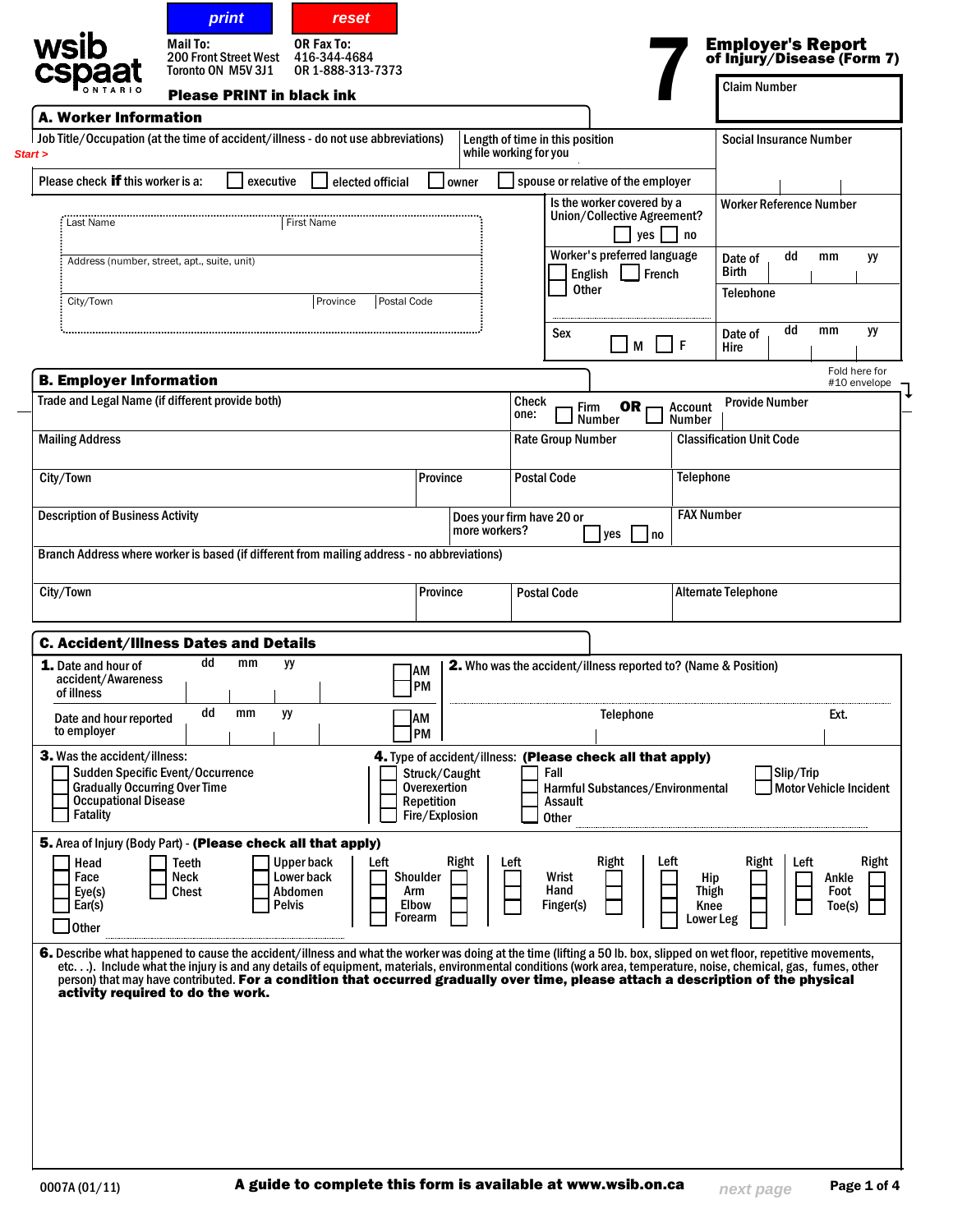



## Employer's Report **Employer's Report**<br>of Injury/Disease (Form 7)<br>Claim Number

Please PRINT in black ink

Worker Name Social Insurance Number Social Insurance Number

|    | <b>C. Accident/Illness Dates and Details (Continued)</b>                                                                                                                                                                                                                                                                                                                                                                                                                                                           |                                                       |                                                                                           |             |
|----|--------------------------------------------------------------------------------------------------------------------------------------------------------------------------------------------------------------------------------------------------------------------------------------------------------------------------------------------------------------------------------------------------------------------------------------------------------------------------------------------------------------------|-------------------------------------------------------|-------------------------------------------------------------------------------------------|-------------|
| 7. | Specify where (shop floor, warehouse, client/customer site, parking lot, etc).<br>Did the accident/illness happen on the employer's<br>premises (owned, leased or maintained)?<br>yes<br>l no<br>Start >                                                                                                                                                                                                                                                                                                           |                                                       |                                                                                           |             |
| 8. | If yes, where (city, province/state, country).<br>Did the accident/illness happen outside the Province<br>of Ontario?<br>$ $ yes<br>l no                                                                                                                                                                                                                                                                                                                                                                           |                                                       |                                                                                           |             |
| 9. | If $yes$ , provide name(s), position(s), and work phone number(s).<br>Are you aware of any witnesses or other employees<br>involved in this accident/illness?<br>1.<br>yes<br>no                                                                                                                                                                                                                                                                                                                                   |                                                       |                                                                                           |             |
|    | 2.                                                                                                                                                                                                                                                                                                                                                                                                                                                                                                                 |                                                       |                                                                                           |             |
|    | If yes, please provide name and work phone number<br><b>10.</b> Was any individual, who does not work for your firm,<br>partially or totally responsible for this<br>accident/illness?<br>yes<br>  no                                                                                                                                                                                                                                                                                                              |                                                       |                                                                                           |             |
|    | If yes, please explain<br>11. Are you aware of any prior similar or related problem,<br>injury or condition?<br>yes<br>  no                                                                                                                                                                                                                                                                                                                                                                                        |                                                       |                                                                                           |             |
|    | 12. If you have concerns about this claim, attach a written submission to this form.<br>submission attached                                                                                                                                                                                                                                                                                                                                                                                                        |                                                       |                                                                                           |             |
|    | <b>D. Health Care</b>                                                                                                                                                                                                                                                                                                                                                                                                                                                                                              |                                                       |                                                                                           |             |
|    | dd<br>mm<br>yу<br><b>1.</b> Did the worker receive health care for this injury?<br>received health care?<br>$ yes $ $ no$<br>If yes, when:                                                                                                                                                                                                                                                                                                                                                                         | <b>2.</b> When did the employer learn that the worker | dd<br>mm                                                                                  | yу          |
|    | Ambulance<br>On-site health care<br><b>Emergency department</b><br><b>Admitted to hospital</b><br>Other:<br>Name, address and phone number of health professional<br>or facility who treated this worker (if known)                                                                                                                                                                                                                                                                                                |                                                       | <b>Clinic</b><br>Health professional office                                               |             |
|    | E. Lost Time - No Lost Time                                                                                                                                                                                                                                                                                                                                                                                                                                                                                        |                                                       |                                                                                           |             |
| 4  | 1. Please choose one of the following indicators. <b>After the day of accident/awareness of illness, this worker:</b><br>Returned to his/her regular job and has not lost any time and/or earnings. (Complete sections G and J).<br>Returned to modified work and has not lost any time and/or earnings. (Complete sections F, G, and J).<br>Has lost time and/or earnings. (Complete ALL remaining sections).<br>dd<br>mm<br>уу<br>Provide date worker first lost time<br>Date worker returned to work (if known) | dd<br>mm                                              | уу<br>regular work<br>modified work                                                       |             |
|    | <b>2.</b> This Lost Time - No Lost Time - Modified Work information was confirmed by:<br><b>Myself</b><br><b>Other</b><br>Name                                                                                                                                                                                                                                                                                                                                                                                     | <b>Telephone</b>                                      | Ext.                                                                                      |             |
|    | <b>F. Return To Work</b>                                                                                                                                                                                                                                                                                                                                                                                                                                                                                           |                                                       |                                                                                           |             |
|    | 2. Has modified work been<br>3. Has modified work been<br>1. Have you been provided with work<br>discussed with this worker?<br>offered to this worker?<br>limitations for this worker's injury?<br>ves  <br>$\vert$ yes $\vert$<br> no<br>l no<br>∐yes                                                                                                                                                                                                                                                            | If yes, was it<br>  no                                | Accepted<br>If Declined please attach a copy of<br>the written offer given to the worker. | Declined    |
|    | 4. Who is responsible for arranging worker's return to work<br>Myself<br>Other<br>Name                                                                                                                                                                                                                                                                                                                                                                                                                             | Telephone                                             | Ext.                                                                                      |             |
|    | 0007A (01/11)                                                                                                                                                                                                                                                                                                                                                                                                                                                                                                      | novt nooro                                            |                                                                                           | Page 2 of 4 |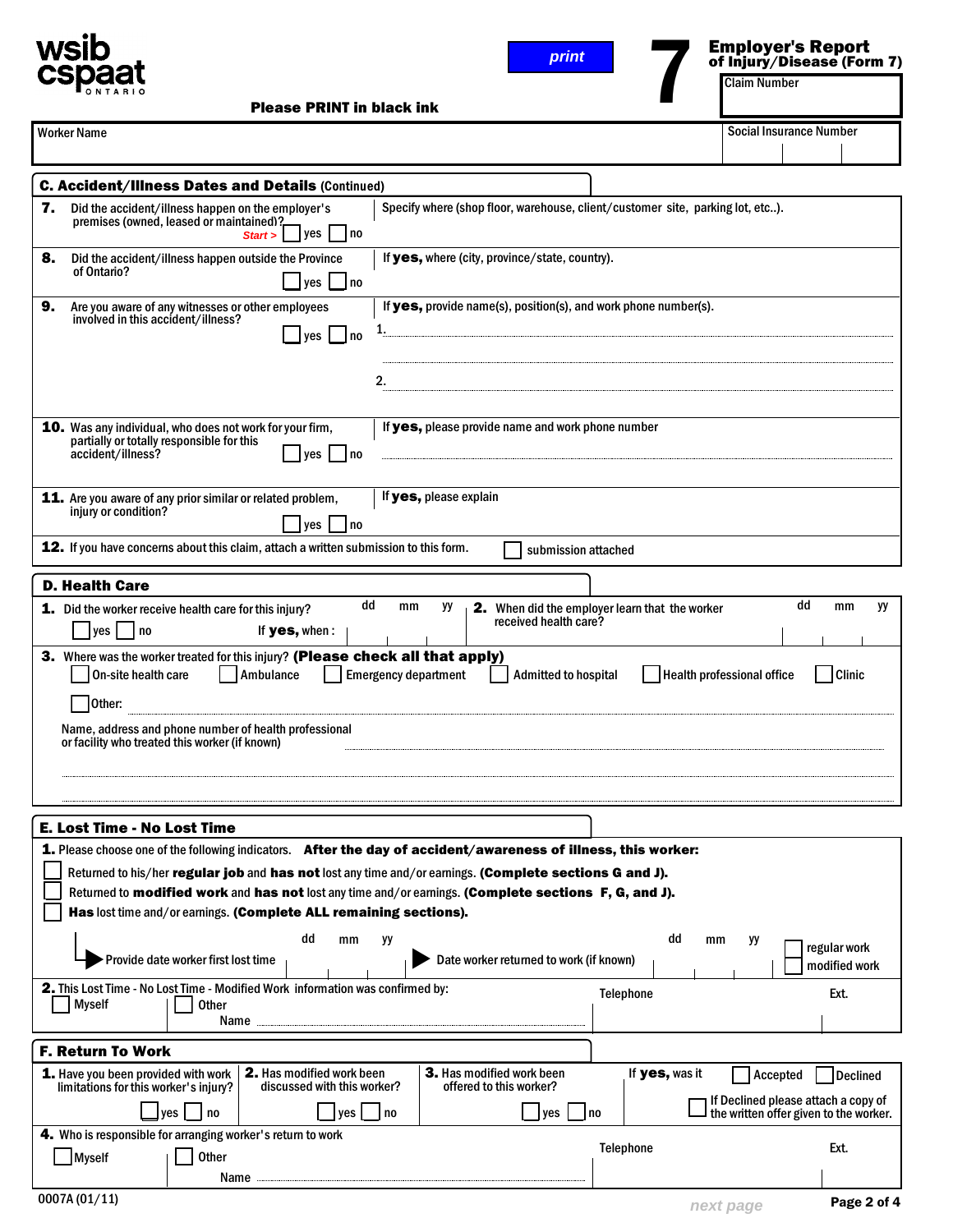|                                                                                                                                                                                               |                                              |                                                 |                                                                                                                        |                                                                                | print                        |                                                                                                                              |                                    | of Injury/Disease (Form 7)<br>Claim Number                                              |
|-----------------------------------------------------------------------------------------------------------------------------------------------------------------------------------------------|----------------------------------------------|-------------------------------------------------|------------------------------------------------------------------------------------------------------------------------|--------------------------------------------------------------------------------|------------------------------|------------------------------------------------------------------------------------------------------------------------------|------------------------------------|-----------------------------------------------------------------------------------------|
| <b>Worker Name</b>                                                                                                                                                                            |                                              |                                                 | <b>Please PRINT in black ink</b>                                                                                       |                                                                                |                              |                                                                                                                              |                                    | <b>Social Insurance Number</b>                                                          |
| G. Base Wage/Employment Information - (Do not include overtime here)                                                                                                                          |                                              |                                                 |                                                                                                                        |                                                                                |                              |                                                                                                                              |                                    |                                                                                         |
| -1<br>Is this worker (Please check all that apply)<br>Start ><br><b>Permanent Full Time</b><br><b>Permanent Part Time</b><br><b>Temporary Full Time</b><br><b>Temporary Part Time</b>         |                                              | Casual/Irregular<br>Seasonal<br><b>Contract</b> |                                                                                                                        | Student<br>Unpaid/Trainee<br><b>Other</b>                                      |                              | <b>Registered Apprentice</b><br><b>Optional Insurance</b>                                                                    |                                    | <b>Owner Operator or</b><br>(Sub) Contractor                                            |
| 2. Regular rate of pay                                                                                                                                                                        | \$                                           | per                                             | hour                                                                                                                   | day<br>week                                                                    | other                        |                                                                                                                              |                                    |                                                                                         |
| <b>H. Additional Wage Information</b>                                                                                                                                                         |                                              |                                                 |                                                                                                                        |                                                                                |                              |                                                                                                                              |                                    |                                                                                         |
| 1. Net Claim Code<br>or Amount                                                                                                                                                                | Federal                                      |                                                 | <b>Provincial</b>                                                                                                      |                                                                                | 2. Vacation pay              | - on each cheque?                                                                                                            | $\vert$ ves $\vert$ $\vert$ no     | Provide<br>percentage                                                                   |
| 3. Date and hour last worked<br>dd<br>mm<br>уy                                                                                                                                                |                                              | <b>From</b><br>AΜ                               | 4. Normal working hours on<br>last day worked                                                                          | To<br>AM                                                                       | AM                           | 5. Actual earnings for<br>last day worked                                                                                    |                                    | 6. Normal earnings for<br>last day worked                                               |
| <b>7.</b> Advances on wages:                                                                                                                                                                  |                                              | <b>PM</b>                                       |                                                                                                                        | PM                                                                             | <b>PM</b>                    |                                                                                                                              |                                    | \$                                                                                      |
| Is the worker being paid while he/she recovers?<br>8. Other Earnings (Not Regular Wages): Provide the total of additional earnings for each week for the 4 weeks before the accident/illness. |                                              |                                                 | <b>yes</b><br> no                                                                                                      | If yes, indicate:                                                              | Full/Regular                 | <b>Other</b>                                                                                                                 |                                    |                                                                                         |
| * For Rotational Shift workers - If the shift cycle exceeds 4 weeks,                                                                                                                          | cycle prior to the date of accident/illness. |                                                 | please attach the earnings information for the last complete shift                                                     |                                                                                |                              | Use these spaces for any other earnings<br>■ (indicate Commission, Differentials, Premiums,<br>Bonus, Tips, In Lieu %, etc). |                                    |                                                                                         |
| Period                                                                                                                                                                                        | <b>From Date</b><br>(dd/mm/yy)               | <b>To Date</b><br>(dd/mm/yy)                    | <b>Mandatory</b><br><b>Overtime Pay</b>                                                                                | <b>Voluntary</b><br>Overtime Pay                                               | Commission                   | Commission                                                                                                                   | Commission                         | Commission                                                                              |
| Week 1<br>Week 2                                                                                                                                                                              |                                              |                                                 | \$<br>\$                                                                                                               | \$<br>\$                                                                       | \$<br>\$                     | \$<br>\$                                                                                                                     | \$<br>\$                           | \$<br>\$                                                                                |
| Week 3                                                                                                                                                                                        |                                              |                                                 | \$                                                                                                                     | \$                                                                             | \$                           | \$                                                                                                                           | \$                                 | \$                                                                                      |
| Week 4                                                                                                                                                                                        |                                              |                                                 | ¢                                                                                                                      | ¢                                                                              |                              | \$                                                                                                                           | ¢                                  | ¢                                                                                       |
| I. Work Schedule (Complete either A, B or C. Do not include overtime shifts)                                                                                                                  |                                              |                                                 |                                                                                                                        |                                                                                |                              |                                                                                                                              |                                    |                                                                                         |
| Sunday                                                                                                                                                                                        | Monday                                       | <b>Tuesday</b>                                  | (A.) Regular Schedule - Indicate normal work days and hours.<br>Wednesdav                                              | Friday<br>Thursday                                                             | Saturday                     |                                                                                                                              | S<br>M<br>8                        | Example: Monday to Friday, 40 hours<br>W<br>$F \mid S$<br>8 <sup>1</sup><br>8<br>8<br>8 |
| or,<br>(B.) Repeating Rotational Shift Worker - Provide                                                                                                                                       |                                              |                                                 |                                                                                                                        |                                                                                |                              |                                                                                                                              |                                    |                                                                                         |
| <b>NUMBER OF</b><br><b>DAYS ON</b>                                                                                                                                                            |                                              |                                                 | <b>NUMBER OF</b><br><b>DAYS OFF</b>                                                                                    |                                                                                | <b>HOURS</b><br>PER SHIFT(s) |                                                                                                                              | <b>NUMBER OF WEEKS</b><br>IN CYCLE |                                                                                         |
|                                                                                                                                                                                               |                                              |                                                 |                                                                                                                        | <b>Example:</b> 4 days on, 4 days off, 12 hours per shift, 8 weeks in cycle.   |                              |                                                                                                                              |                                    |                                                                                         |
| (C.)                                                                                                                                                                                          |                                              |                                                 | Varied or Irregular Work Schedule - Provide the total number of regular hours and shifts for each week for the 4 weeks | prior to the accident/illness. (Do not include overtime hours or shifts here). |                              |                                                                                                                              |                                    |                                                                                         |
|                                                                                                                                                                                               |                                              |                                                 | Week 1                                                                                                                 | Week <sub>2</sub>                                                              |                              | Week <sub>3</sub>                                                                                                            |                                    | Week 4                                                                                  |
| <b>Total Hours Worked</b>                                                                                                                                                                     | From/To Dates (dd/mm/yy)                     |                                                 |                                                                                                                        |                                                                                |                              |                                                                                                                              |                                    |                                                                                         |
| <b>Total Shifts Worked</b>                                                                                                                                                                    |                                              |                                                 |                                                                                                                        |                                                                                |                              |                                                                                                                              |                                    |                                                                                         |
|                                                                                                                                                                                               |                                              |                                                 |                                                                                                                        |                                                                                |                              |                                                                                                                              |                                    |                                                                                         |
|                                                                                                                                                                                               |                                              |                                                 |                                                                                                                        | I declare that all of the information provided on pages 1, 2, and 3 is true.   |                              |                                                                                                                              |                                    |                                                                                         |
|                                                                                                                                                                                               |                                              |                                                 |                                                                                                                        |                                                                                |                              |                                                                                                                              |                                    |                                                                                         |
| J. It is an offence to deliberately make false statements to the Workplace Safety and Insurance Board.<br>Name of person completing this report (please print)                                |                                              |                                                 |                                                                                                                        |                                                                                | <b>Official title</b>        |                                                                                                                              |                                    |                                                                                         |

0007A (01/11) Page 3 of 3 **next page** Page 3 of 4